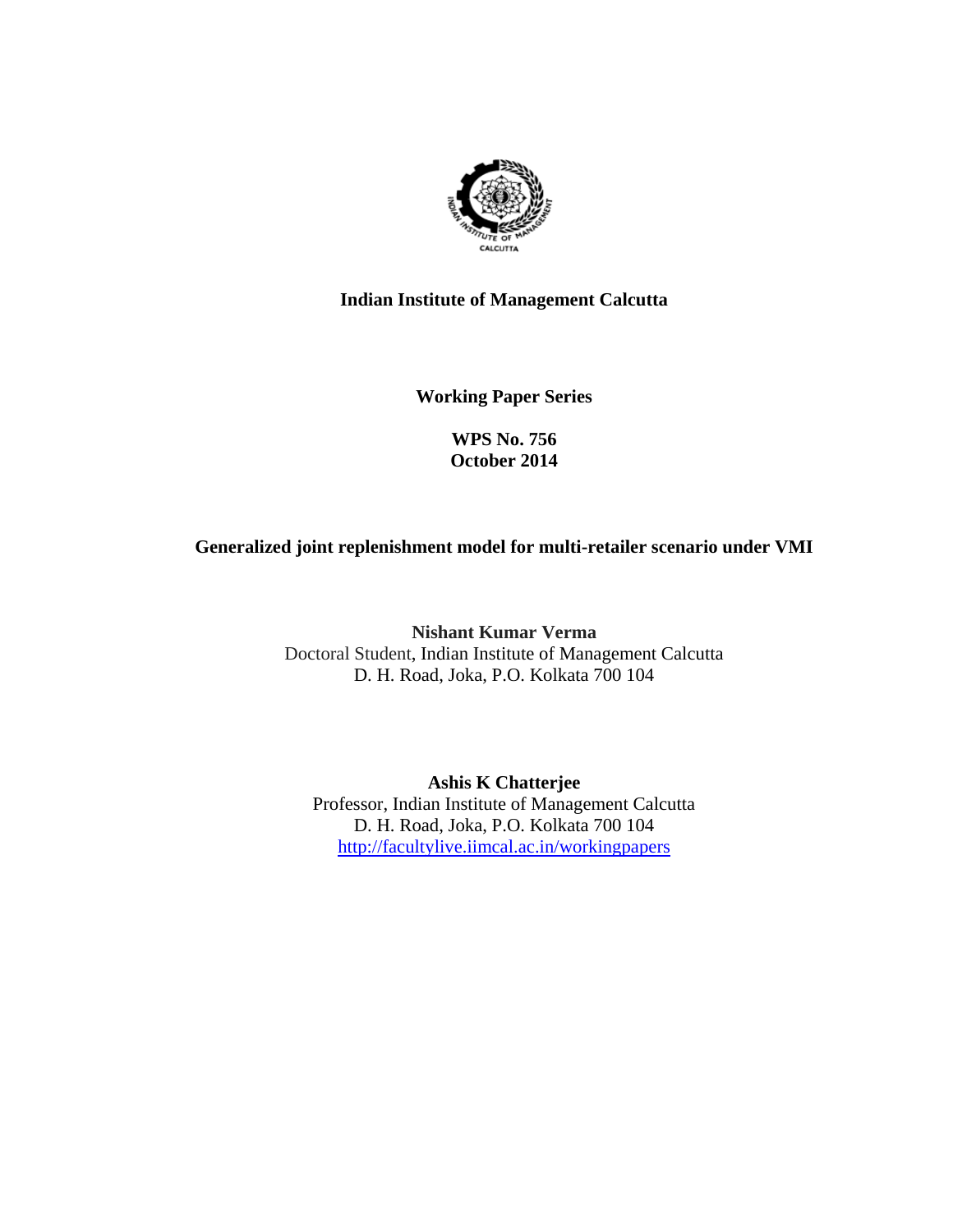# **Generalized joint replenishment model for multi-retailer scenario under VMI**

by

Nishant Kumar Verma<sup>*a*</sup> and Ashis K. Chatterjee *b* 

*a Doctoral Student, Indian Institute of Management Calcutta, Kolkata 700104, India* 

*Email: nishantkv11@email.iimcal.ac.in*

*<sup>b</sup> Professor, Indian Institute of Management Calcutta, Kolkata 700104, India*

*Email: ac@iimcal.ac.in*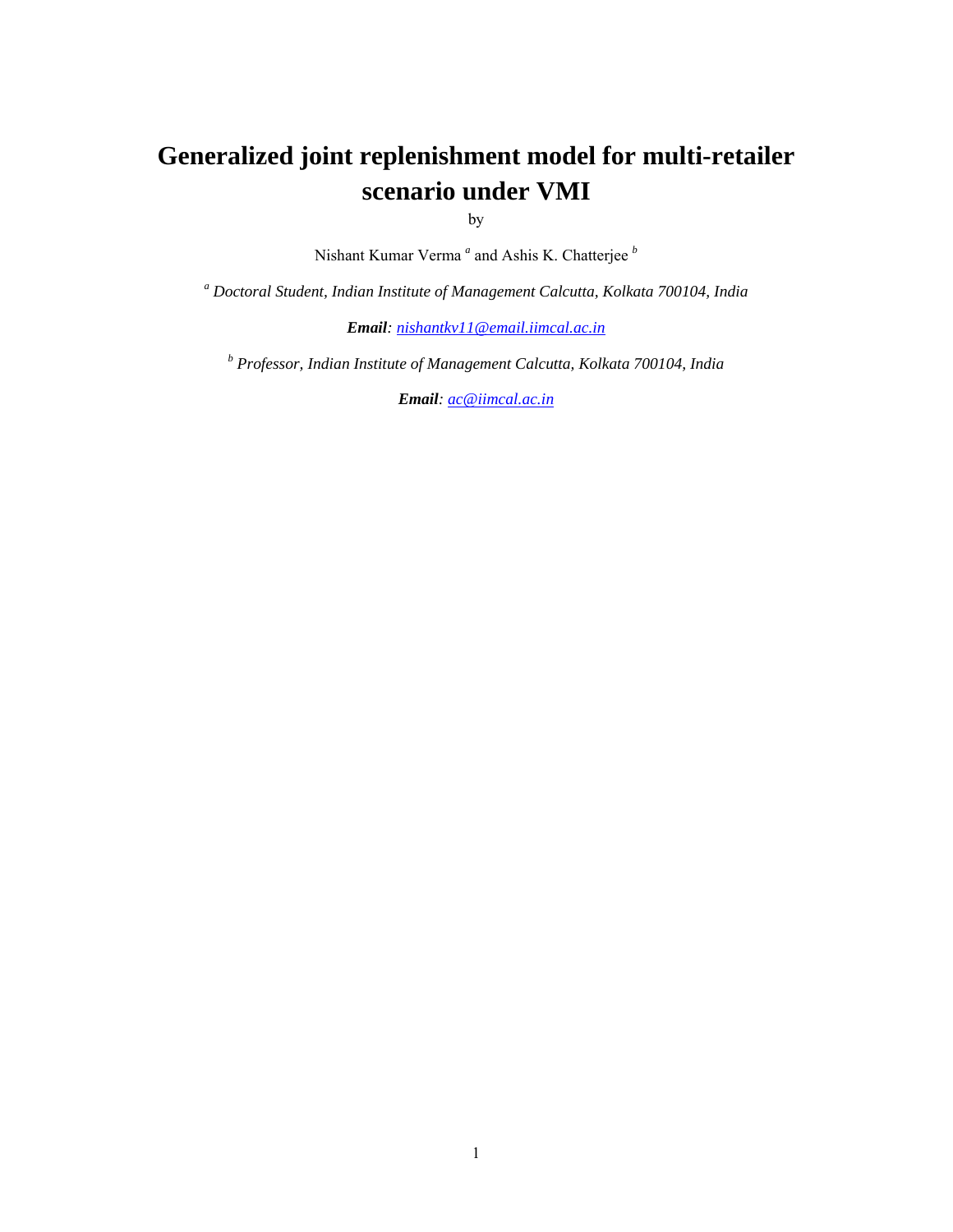# **Generalized joint replenishment model for multi-retailer scenario under VMI**

#### Abstract

Vendor managed inventory is a well established supply chain coordination practice wherein the supplier is responsible for managing the inventory at the retail points. In particular, the supplier takes care of, *when to order* and *how much to order* on behalf of the retailers. This paper considers a single vendor – multiple retailer setting where vendor takes inventory replenishment decisions for retailers such that the replenishment quantities are within an upper bound that is mutually agreed upon in the contractual agreement. Although various replenishment models under such a setting have been developed in the literature, this paper develops a generalized joint replenishment model by highlighting the role of *cycle ratio(setup cost/holding cost \* demand)*. We compute the optimal replenishment frequency, quantity and total cost. We also show that our model leads to the minimum cost in general as compared to the existing models that give minimum cost only under certain specific conditions.

### Keywords

(D) Supply chain management, Multi-Item Joint Replenishment, Vendor Managed Inventory, Inventory Management

## 1. Introduction and literature review

Supply chain(SC) as a concept fails to deliver its purpose unless various entities of it realizes the importance of coordination mechanisms. Supply chain coordination can be thought of as a strategic response to the inter-firm dependencies in a SC (Xu & Beamon, 2006). It can be defined as " an instrument for managing dependencies between various entities" (Malone & Crowston, 1994). The consequences of having a coordination-less supply chain are realized in the form of excessive inventory, low capacity utilization, low quality, low customer satisfaction (Ramdas & Spekman, 2000). On the other hand, having a well coordinated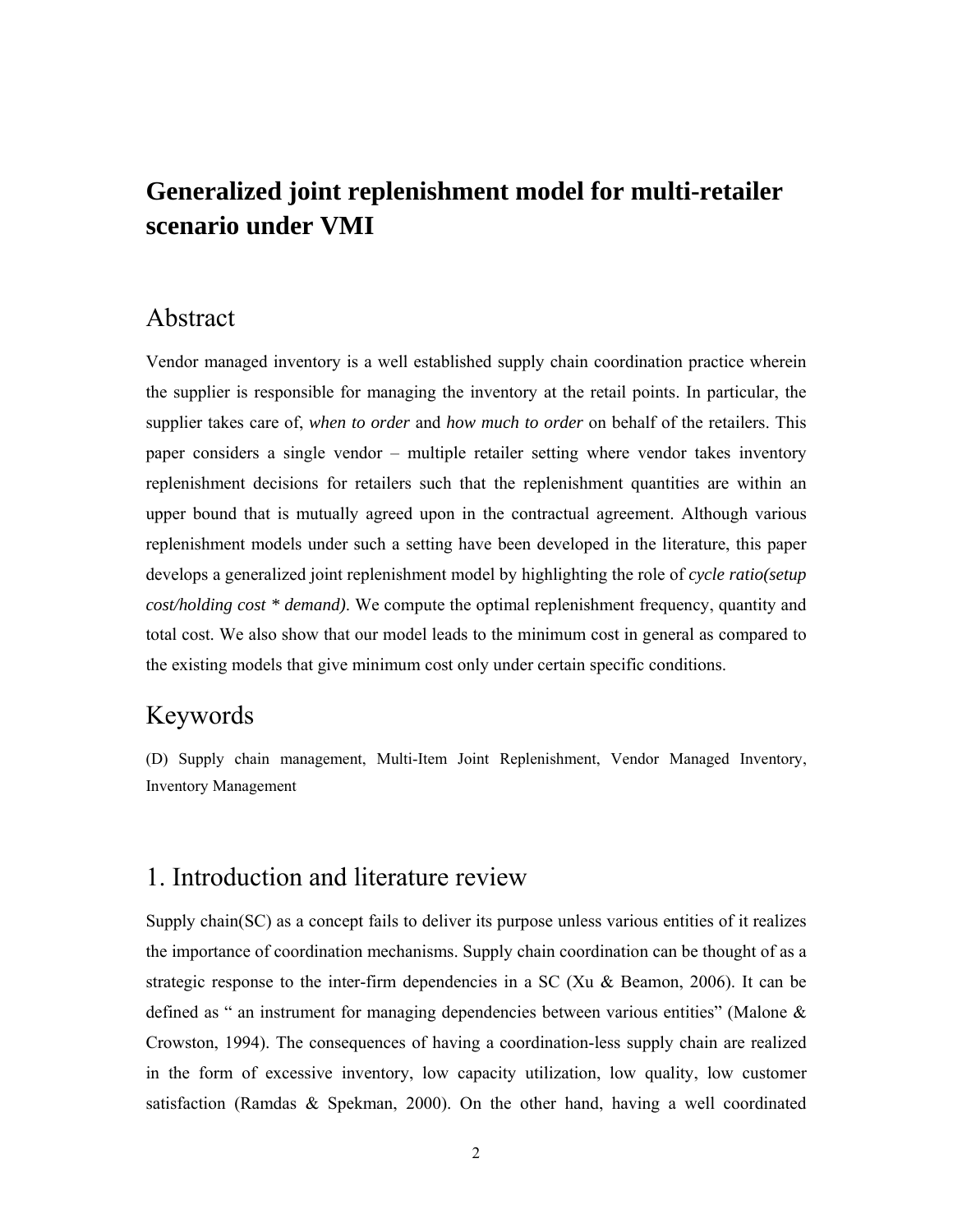supply chain helps in reducing excessive inventory, tackling demand uncertainty, flexibly (Horvath, 2001; Lee, Padmanabhan & Whang, 1997). Vendor managed inventory is such a coordination mechanism, popularized by Wal-Mart and P&G in 1980's (Waller, Johnson, & Davis, 1999). Since then, it has proved to be one of the successful supply chain integration and coordination mechanism (Danese, 2006; Pohlen & Goldspy, 2003).

VMI over the time has evolved in different forms. In one of the forms the ownership of the items remain with the supplier until those are sold. This is referred to as VMI on consignment (Valentini & Zavanella, 2003; Wang, Jiang & Shen, 2004). In some other cases, supplier receives the money as soon as items are transferred to the customers(retailers). This is known as VMI (Fry, Kapuscinski & Olsen, 2001; Lee & Chu, 2005). Irrespective of the kind of form adopted by various companies, VMI in general has proved beneficial in terms of reduced inventory cost, improved customer service level, greater transparency and fill rate (Angulo, Nachtmann & Waller, 2004; Cetinkaya & Lee, 2000; Waller et al., 1999). Losses due to demand fluctuations also get reduced in the VMI environment as supplier is directly monitoring the inventory at the retailer's space thus giving it more comfort for replenishing it (Yao, Evers & Dresner, 2007). Moreover, the availability of the information helps to reduce the Bullwhip effect (Reiner & Trcka, 2004). From the retailer's perspective the benefits come from the reduced administrative cost as they are no more responsible for placing the order themselves (Aichlmayr, 2000).

With any coordination mechanism for a SC, many issues such as contract design, information sharing, competition dynamics etc. emerges simultaneously. Vendor managed inventory being a coordination mechanism, also incorporates such issues. Mathematical modelling of such issues to understand them deeply has been conducted in the VMI literature quite well over the course of time. The modelling literature of VMI, includes studies like evaluation of the time-benefit the supplier has under VMI (Kaipia, Holmström & Tanskanen, 2002), shipment coordination mechanisms (Cheung & Lee, 2002), inventory cost sharing under VMI (Nagrajan & Rajagopalan, 2008), shipment consolidation by the supplier (Cetinkaya, Tekin & Lee, 2008) etc.

Apart from the issues stated above, another area that has received researchers attention is of devising optimal replenishment policies under VMI. Some of the papers in the VMI literature consider replenishment policies for single supplier – single retailer setting. Yao et al. (2007) studies the same, bringing out the incremental benefits with VMI as coordination mechanism.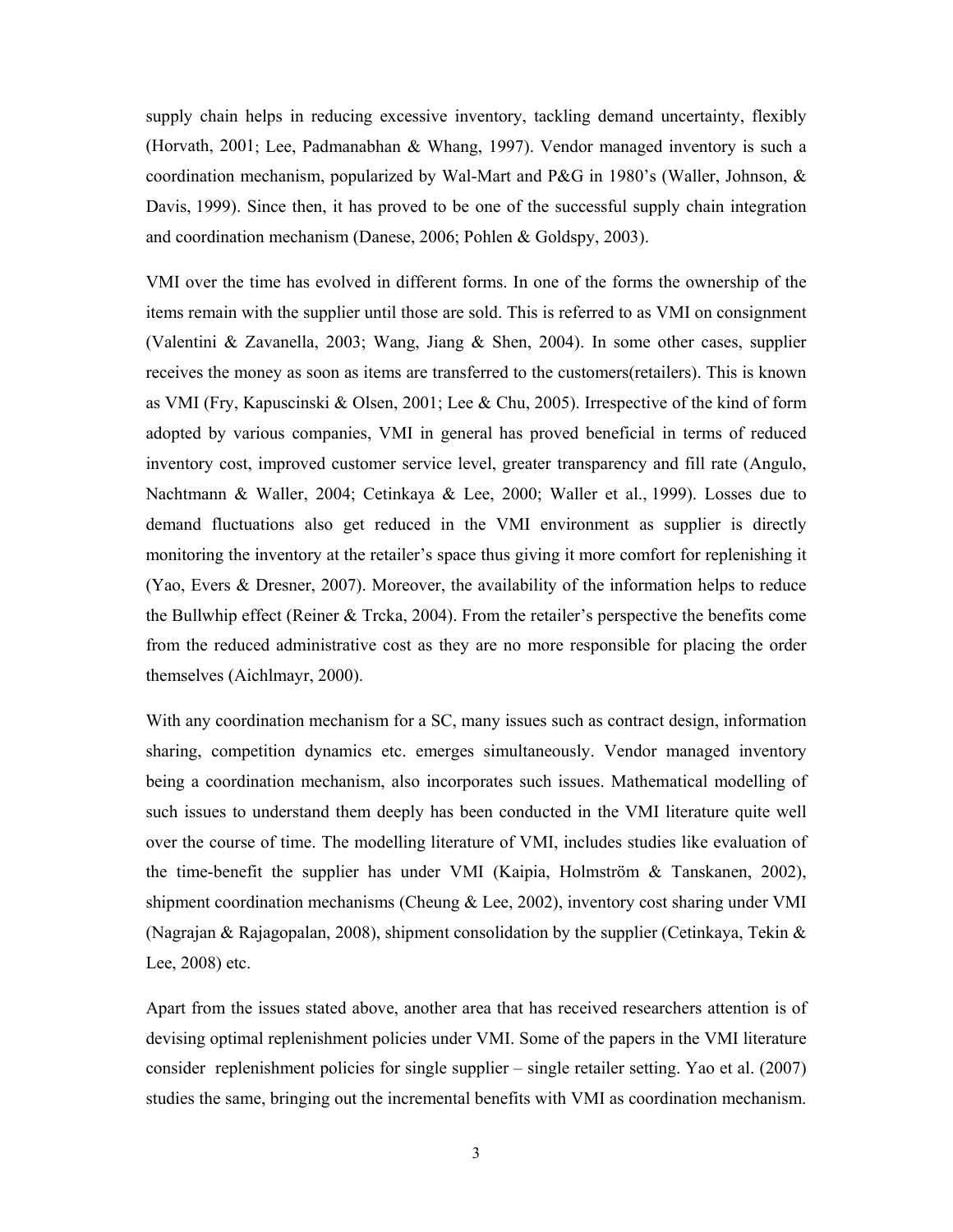Other studies under such a setting are taken up by Van der Vlist, Kuik and Verheijen (2007), Wang, Wee and Tsao (2010), Huang and Ye (2010) etc. Single supplier – multiple retailer setting have also received its share of attention in the VMI literature. Viswanathan and Piplani (2001) proposes a replenishment policy under which the supplier sets up at fixed intervals/epochs and retailers get replenished at those intervals/epochs only. Zhanga, Liang, Yu and Yu (2007) develops a model by considering supplier's production cycle as constant and retailers having different replenishment cycles. Zavanella and Zanoni (2009) studies such a VMI setting under consignment.

Some studies in the literature situate themselves in a single supplier – multiple retailer setting with additional contractual constraints such as storage limits. Darwish & Odah (2010) devises a replenishment policy wherein the retailers have equal replenishment intervals(ERI). Hariga, Gumus, Daghfous and Goyal (2013) and Verma, Chakraborty and Chatterjee (2013) generalizes their model by relaxing the assumption of ERI by allowing retailers to have unequal replenishment intervals(URI). The inherent assumption in the above papers is that the retailers are homogeneous with respect to their cycle ratios. This paper too, situates itself in a single supplier – multiple retailer VMI environment with contractual storage agreements and develops a generalized replenishment policy by taking into account the heterogeneity of the retailers. The meaning of homogeneity/heterogeneity of the retailers is dealt in detail in section 3.

### 2. Notations

Let i be the index for retailers,  $i = 1, 2, \ldots$ n, where n denotes the total number of retailers. For i<sup>th</sup> retailer following notations are used :-

- $a_i$  Order cost for i<sup>th</sup> retailer (\$).
- $h_i$  Inventory carrying cost of i<sup>th</sup> retailer (\$/unit/unit time).
- $D_i$  Annual demand for the i<sup>th</sup> retailer (Assumed to be deterministic in nature).
- $U_i$  Upper limit set by the retailer.
- *P<sub>i</sub>* Penalty imposed by i<sup>th</sup> retailer for exceeding the upper limit  $U_i$  (\$/unit).
- $X_i$  Quantity by which the upper limit is exceeded for  $i<sup>th</sup>$  retailer.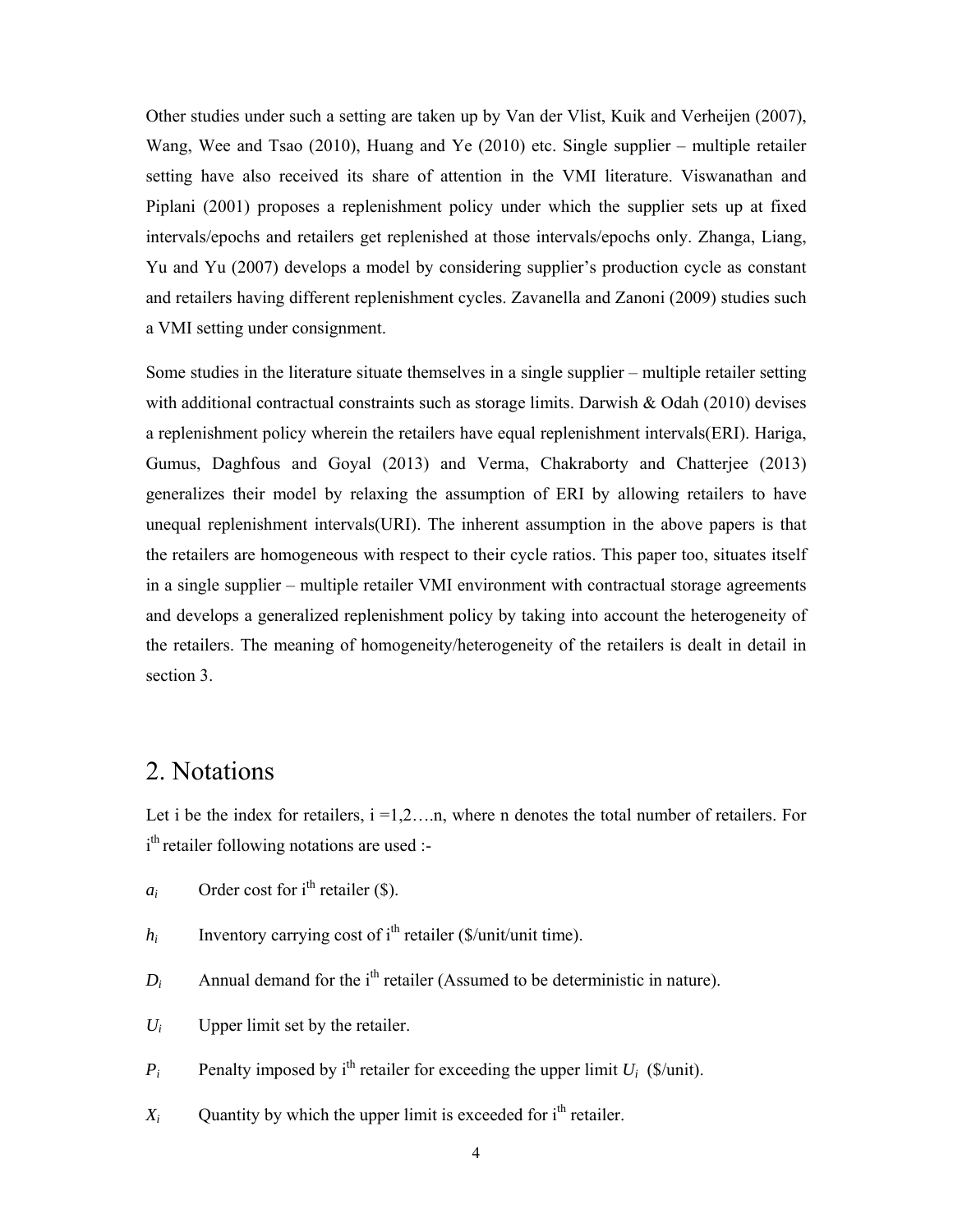*Y<sub>i</sub>* Quantity by which the replenishment is under the upper limit for  $i<sup>th</sup>$  retailer.

For the supplier following notations are used :-

*A* Supplier setup cost (\$).

*D* Annual demand for the supplier  $(\sum D_i)$ .

*hs* Inventory carrying cost of the supplier (\$/unit/unit time).

Decision variables in the model are mentioned below :-

*T* Supplier setup cycle.

 $T_i$ i<sup>th</sup> retailer replenishment cycle

- $m_i$  Integer variable for  $i<sup>th</sup>$  retailer.
- $b_i$  Binary variable for i<sup>th</sup> retailer.

#### 3. *Cycle ratio* and its role in generalized model

The role of the ratio "*setup cost/holding cost \* demand"* in devising the optimal replenishment policy under a VMI context has been introduced in an earlier work by Verma et al. (2014). In this paper we define it as *cycle ratio* and elaborate on its role in developing the generalized model.

To understand *cycle ratio* we start by considering retailers and suppliers to be two independent entities. In such a scenario, retailer and supplier tries to replenish optimally by considering their EOQ(economic order quantity). The replenishment cycle then is *EOQ/Demand* i.e.,

#### Replenishment cycle =  $EOO/Demand \propto setup cost/holding cost * demand$

*Cycle ratio* thus, gives us idea about the optimal replenishment cycle for the retailers and the optimal setup cycle for the supplier. To conceptually understand the problem under consideration we can therefore safely assume the ratio of optimal replenishment cycles  $T_i$  for the retailers to be in proportion to the ratio of their *cycle ratio ai/Dihi* itself. Similarly, we can replace the optimal setup cycle *T* for the supplier with its *cycle ratio A/Dhs*.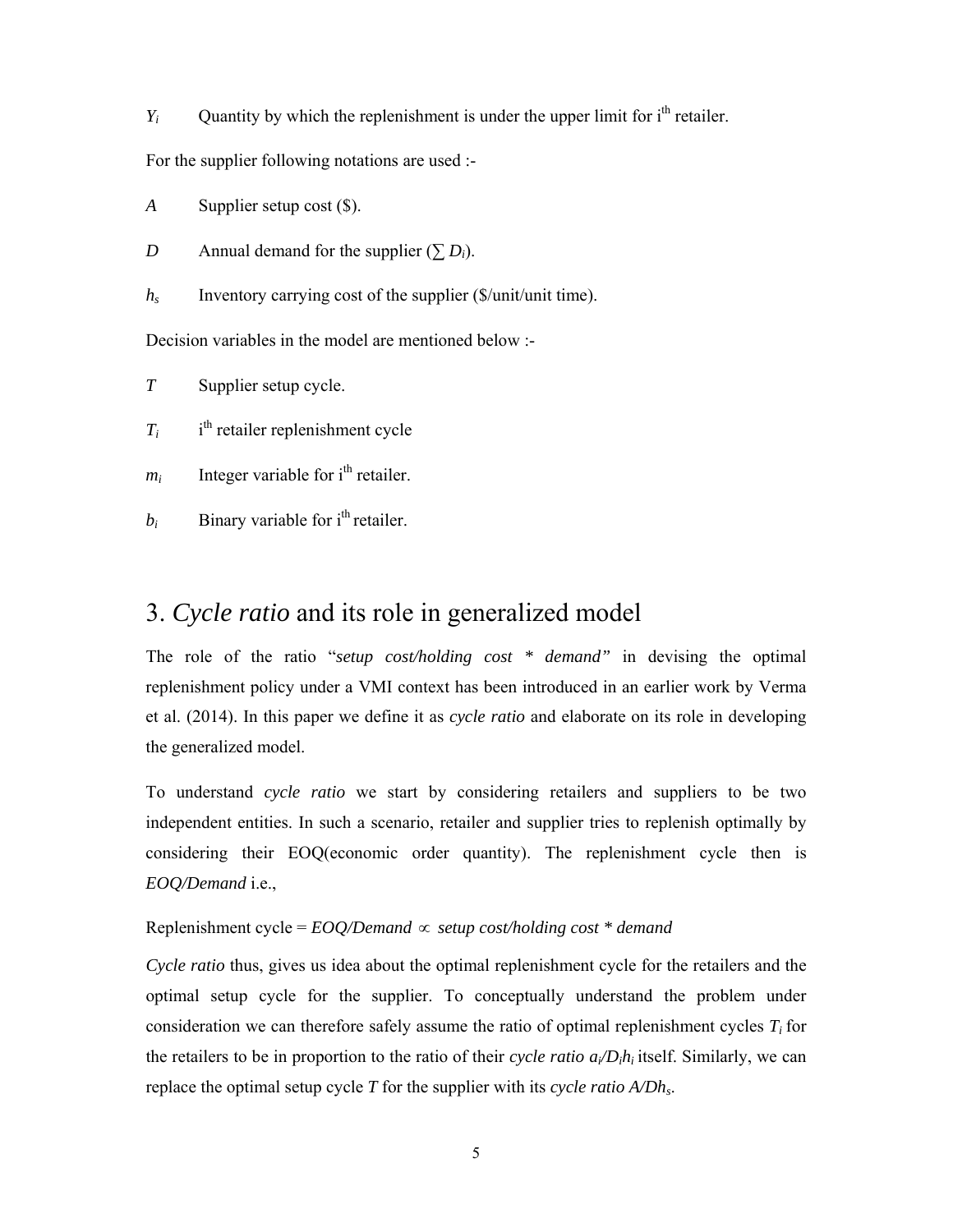Let the retailers be divided into two sets viz.  $S_a$  and  $S_b$ .  $S_a$  is defined as the set of all the retailers with their respective optimal replenishment cycle  $T_i$  being greater than or equal to the optimal setup cycle of the supplier(*T*).  $S_b$ , on the other hand is defined as the set of all the retailers with their respective optimal replenishment cycle  $T_i$  being less than the optimal setup cycle of the supplier(*T*).

*S<sub>a</sub>* – Set of retailers with  $T_i \geq T$ 

 $S_b$  – Set of retailers with  $T_i < T$ 

Thus, in the context of single supplier – multiple retailer scenario, three cases arise as stated below :-

Case 1 : When all the retailers belong to the set  $S_b$  (Figure 1).

Case 2 : When all the retailers belong to the set  $S_a$  (Figure 2).

Case 3 : When some retailers belong to the set  $S_b$  and some to the set  $S_a$  (Figure 3).

The diagrammatic representation for each of these cases are shown below :-



Figure 1. Diagrammatic representation of case 1, where both the retailers have  $T_i$  less than  $T$ viz. *T/2* and *T/3*.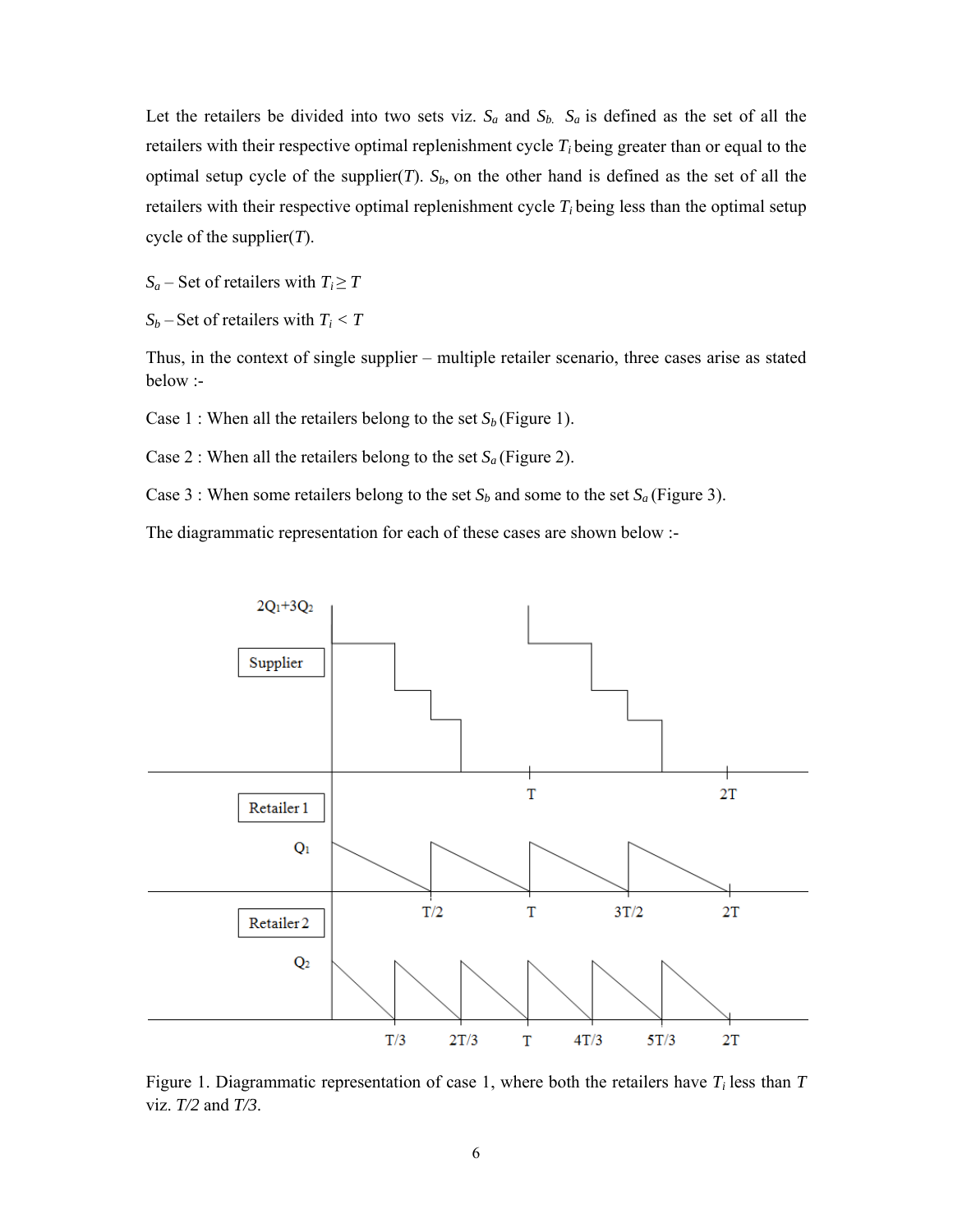

Figure 2. Diagrammatic representation of case 2, where both the retailers have  $T_i$  greater than or equal to *T* viz. *T* and *2T*.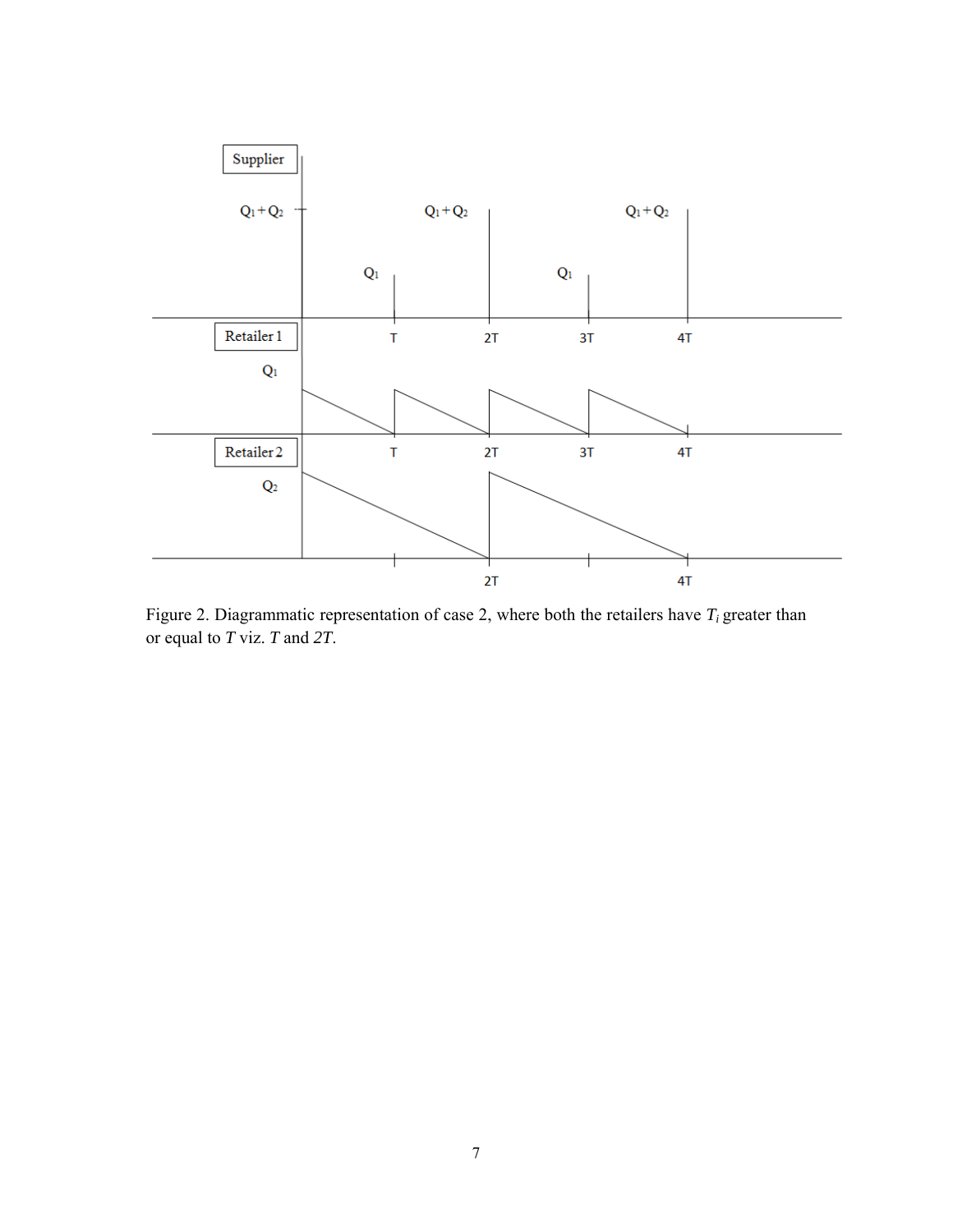

Figure 3. Diagrammatic representation of case 3, where two retailers have  $T_i$  less than  $T$  viz. *T/2* and *T/3* and one retailer has *Ti* greater than *T* viz. *2T*.

The ERI replenishment policies (Darwish & Odah, 2010) are always suboptimal as compared to the URI policies (Hariga et al., 2013; Verma et al., 2013) and therefore in this paper we intend to compare various URI policies. As pointed out in section 1, the URI policies present in the literature have the inherent assumption of retailers being homogenous. This homogeneity in terms of the *cycle ratio* means that either all the retailers have their *cycle ratio* more than that of the supplier (Verma et al., 2013) or all of them has *cycle ratio* less than that of the supplier (Hariga et al., 2013). However, in real life, retailers are heterogeneous in nature. Even when setup cost and inventory holding cost are assumed constant for all the retailers, the sales ratio of the retailers vary upto as much as 1:93 (National retail federation, 2013) suggesting the heterogeneity among retailers (in terms of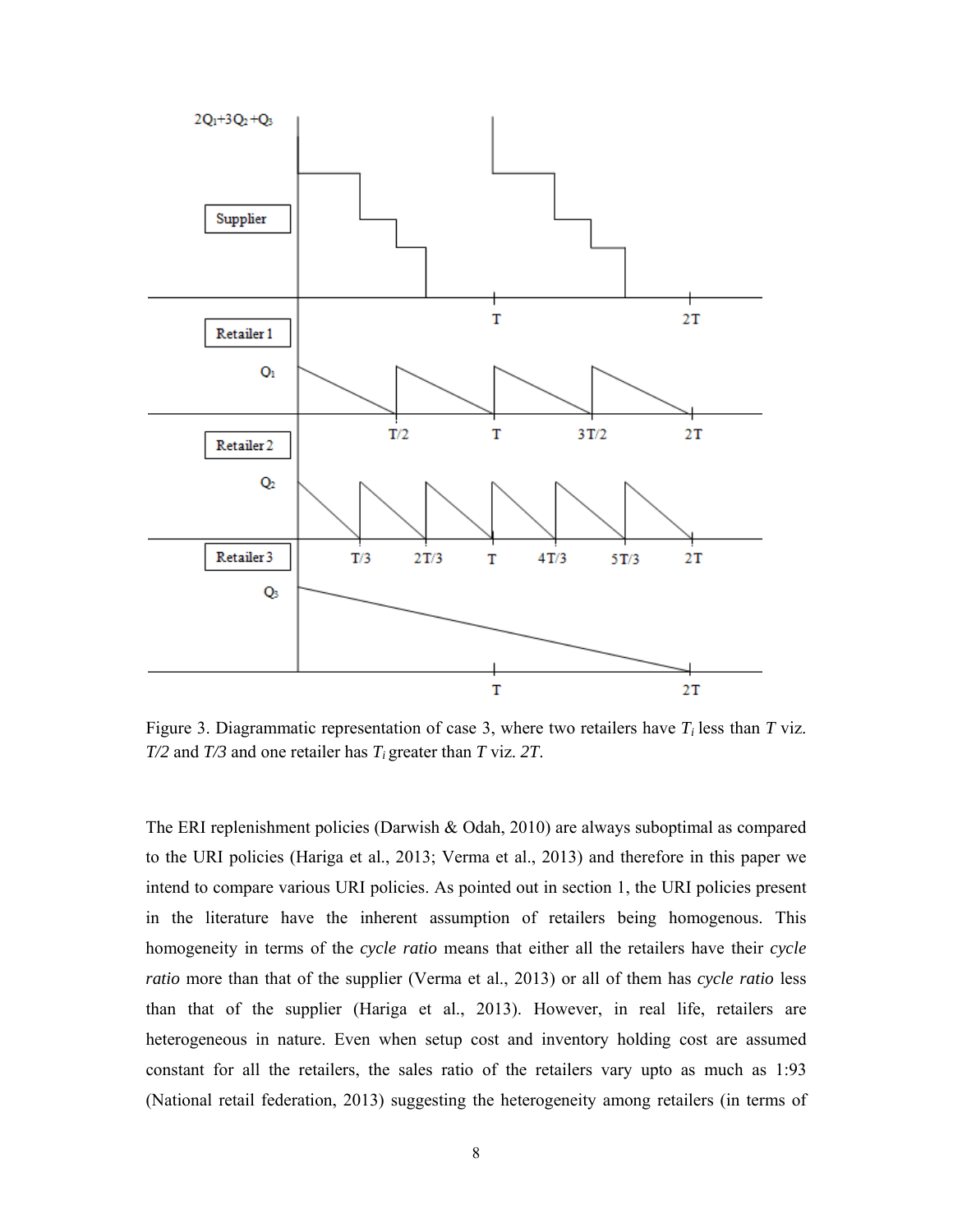*cycle ratio*). In terms of the cases depicted above, case 1 and case 2 are a representation of homogenous retailers and case 3 is a representation of heterogeneous retailers.

In this regard replenishment policy suggested by Hariga et al.(2013) is a representation of case 1 (depicted in figure 1) and that by Verma et al.(2013) is a representation of case 2 (depicted in figure 2). Replenishment policy by Hariga et al.(2013) does not cover case 2 and vice versa for the policy developed by Verma et al.(2013). Moreover, neither of these policies cover case 3.

The generalised policy developed in this paper covers all the three cases and therefore can be seen as a generalization of URI replenishment policies under VMI context. Thus the models suggested by Hariga et al.(2013) and Verma et al.(2013) will lead to suboptimal results in the presence of heterogeneous retailers. This is summarised in the table given below :-

| <b>ERI/URI</b> | Policy                    | Case1       | Case2       | Case3       |
|----------------|---------------------------|-------------|-------------|-------------|
| ERI            | Darwish and<br>Odah(2010) | Sub-Optimal | Sub-Optimal | Sub-Optimal |
| URI            | Hariga et<br>al.(2013)    | Optimal     | Sub-Optimal | Sub-Optimal |
| URI            | Verma et<br>al.(2013)     | Sub-Optimal | Optimal     | Sub-Optimal |
| URI            | Generalized<br>model      | Optimal     | Optimal     | Optimal     |

Table 1: Conceptual comparison of various replenishment policies

#### 4. Problem statement and model development

Consider a two echelon supply chain where supplier replenishes a common item to a number of retailers under a coordinating VMI contract. Under such a VMI contract the retailers provide their respective demand information to the supplier. The supplier after receiving the demand information sets-up every *T* period and replenishes i<sup>th</sup> retailer every  $T_i$  period. Under such a VMI environment it is optimal for the supplier to push as much inventory as possible so as to save holding and transportation cost. To avoid such behaviour by supplier, the VMI contract imposes a condition wherein supplier incurs a per unit penalty cost  $P_i$  whenever the replenishment quantity exceeds the agreed upon upper limit of  $U_i$  (Fry et al., 2001; Shah  $\&$ Goh, 2006).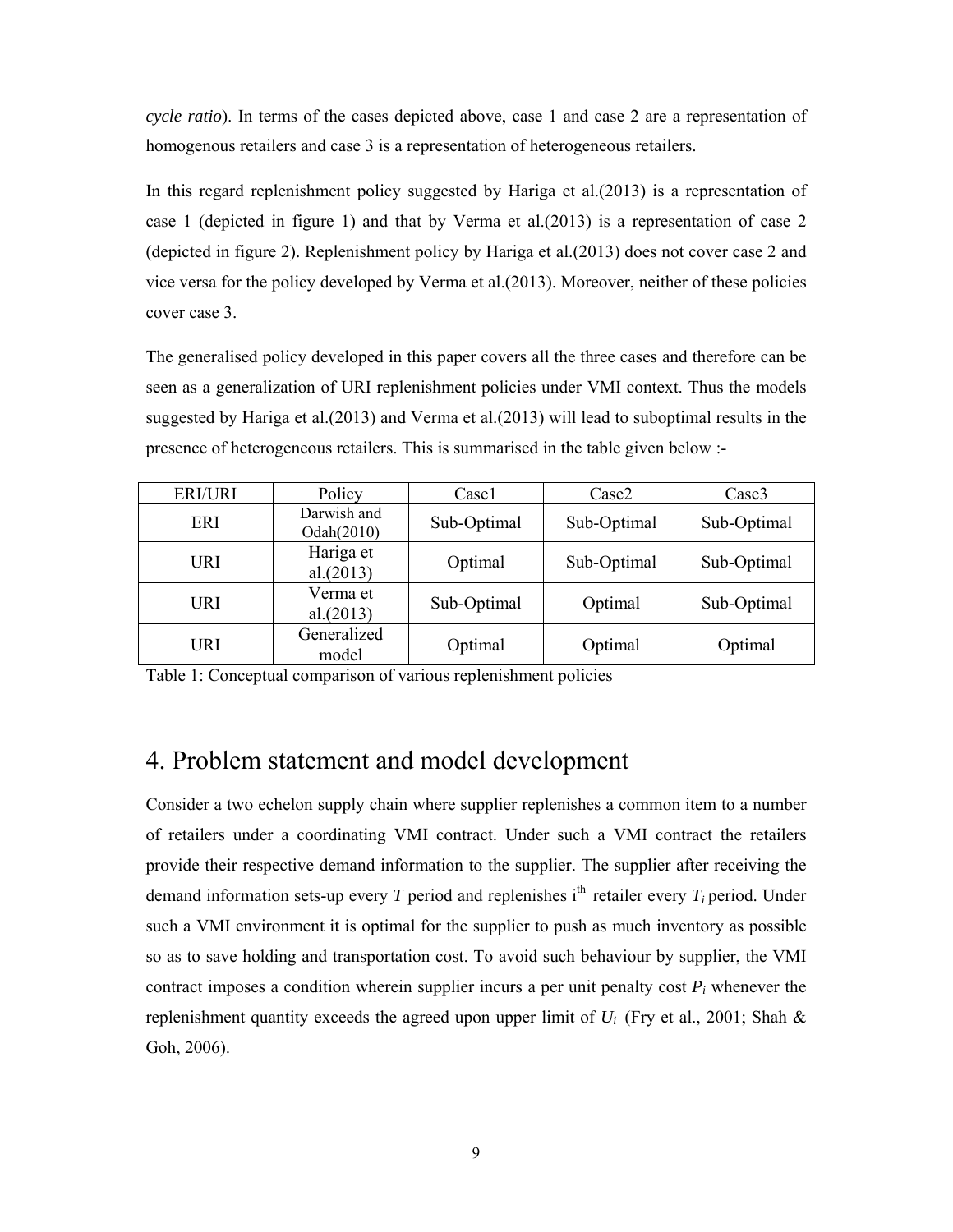Demands for the retailers are assumed to be deterministic in nature. Orders are replenished immediately to the retailers by the supplier i.e. zero lead time has been assumed. Also, the supplier in such a setting is assumed to have infinite capacity.

The model developed under such a VMI scenario seeks to minimize the total cost associated with this kind of two echelon supply chain. The total cost incurred by the supply chain is composed of retailer's cost and supplier's cost. Retailer's cost include ordering and inventory holding cost, whereas the supplier's cost include setup, inventory holding and penalty cost. The mathematical expressions for all the above stated components of total cost are mentioned below.

Cost components for  $i<sup>th</sup>$  retailer :-

| $a_i/T_i$ | Ordering cost per unit time. |
|-----------|------------------------------|
|-----------|------------------------------|

 $.5 * D_i * T_i * h_i$  Inventory holding cost per unit time.

The total retailer cost  $TC_R$  is then the summation of above two components for all the retailers,

$$
TC_R = \sum_i a_i / T_i + .5 * \sum_i D_i * T_i * h_i
$$

Cost components for Supplier :-

*A/T* Setup cost per unit time.  $1.5 * h<sub>s</sub> * |\sum (m_i-1) * D_i * T_i * b_i$  $h_s^* \left( \sum_i (m_i - 1)^* D_i^* T_i^* b_i \right)$  Inventory holding cost per unit time.  $2.5*$   $\sum (P_i/(T_i*D_i))*X_i^2$  $\left(\sum_i (P_i / (T_i * D_i)) * X_i^2\right)$  Total penalty cost incurred

The penalty expression for a single retailer can be visualized in figure 4 as shown below :-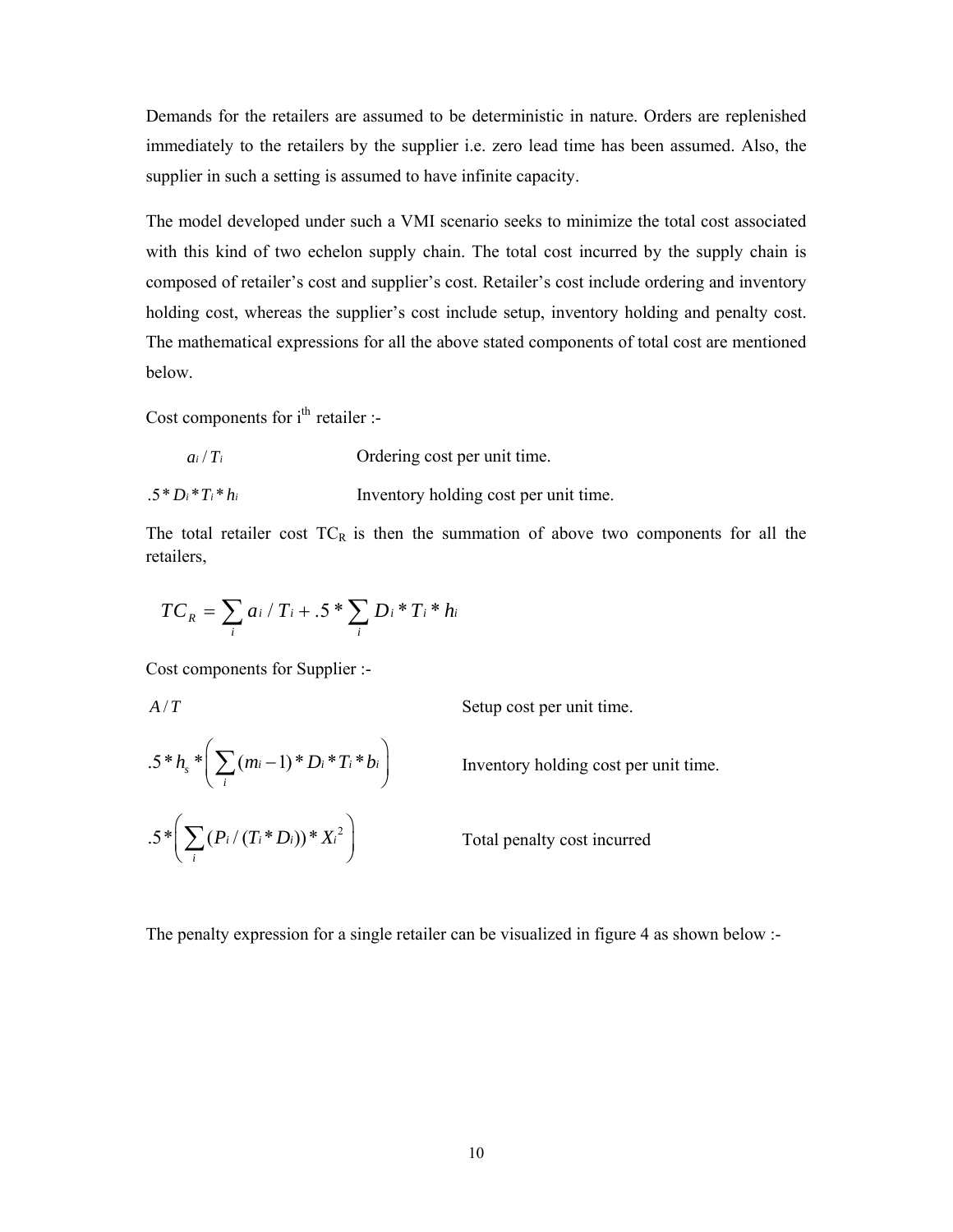

Figure 4. Diagrammatic representation of penalty cost.

The shaded portion is the penalty cost for the  $i_{th}$  retailer and can be written as  $2.5*(P_i/D_i)*X_i^2$ . This when calculated per unit time and summed over all the retailers gives us the total penalty cost incurred.

The total supplier cost  $TC_S$  is then the summation of above three components,

$$
TC_{S} = A/T + .5 * h_{S} * \left(\sum_{i} (m_{i}-1) * D_{i} * T_{i} * b_{i}\right) + .5 * \left(\sum_{i} (P_{i} / (T_{i} * D_{i})) * X_{i}^{2}\right)
$$

Now with the conceptual understanding of the replenishment policy and the various cost components we present below the mathematical model (objective function and constraints) :-

Minimize  $TC = TC_R + TC_S =$ 

$$
A/T + \sum_{i} a_i/T_i + .5 * \sum_{i} D_i * T_i * h_i + .5 * h_s * \left( \sum_{i} (m_i - 1) * D_i * T_i * b_i \right) + .5 * \left( \sum_{i} (P_i / (T_i * D_i)) * X_i^2 \right)
$$

Subject To,

1. 
$$
D_i * T_i - U_i = X_i - Y_i
$$
  $\forall i$   
\n2.  $T_i = (b_i / m_i) * T + (1 - b_i) * m_i * T$   $\forall i$   
\n3.  $b_i \le m_i - 1$   $\forall i$   
\n4.  $\prod_i (1 - b_i) * (m_i - 1) = 0$   $\forall i$   
\n5.  $m_i \ge 1$   $\forall i$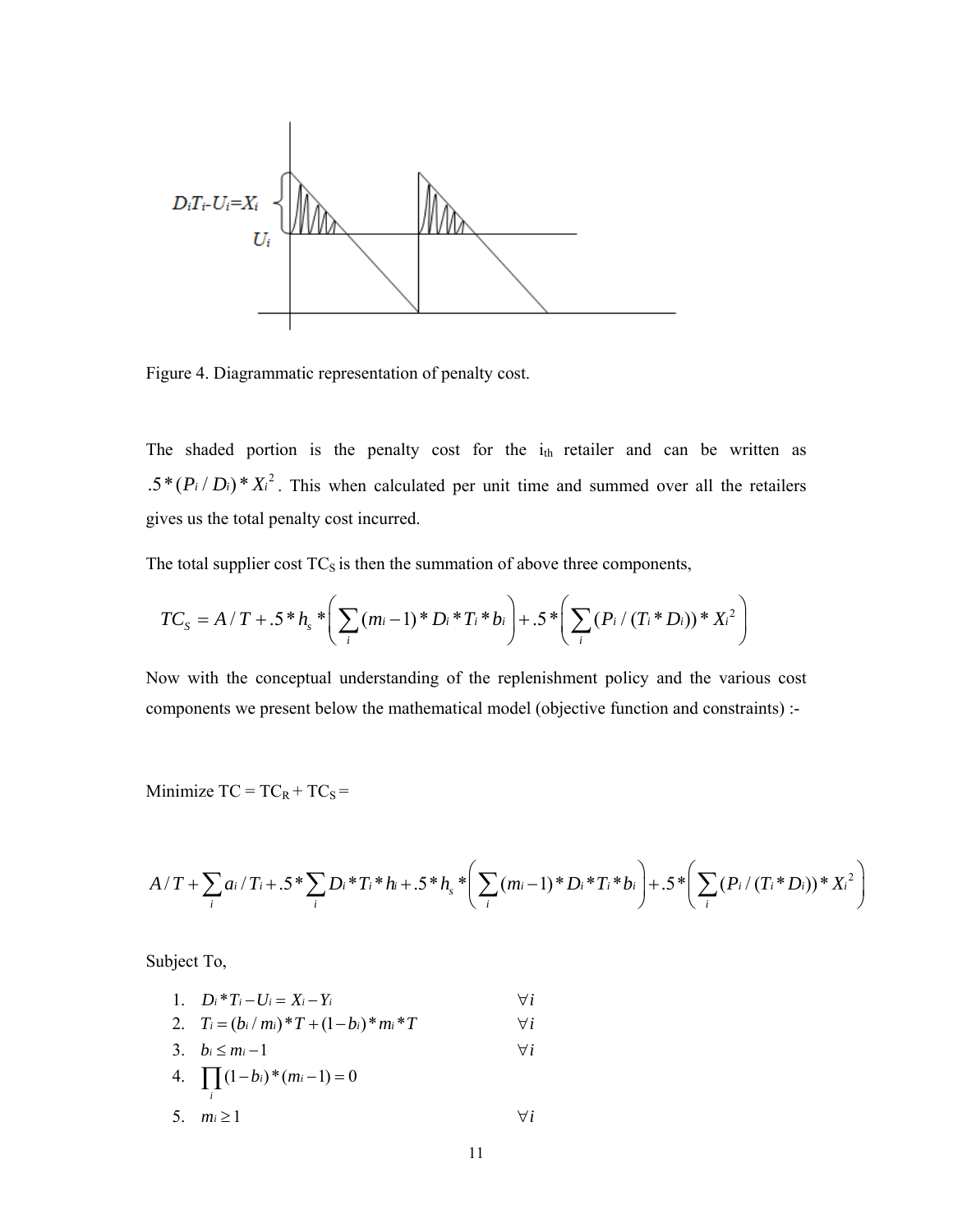| 6. $m_i \in I$                        | $\forall i$ , <i>I</i> being set of all integers |
|---------------------------------------|--------------------------------------------------|
| 7. $X_i, Y_i \geq 0$ ; $b_i$ – Binary | $\forall i$                                      |

*bi* is a binary variable with the following definition.

$$
b_i = 1, \text{ if } T_i < T
$$
\n
$$
b_i = 0, \text{ if } T_i \geq T
$$

Constraint 1 gives us uniquely the amount by which replenishment quantity overshoots the upper limit for every retailer. As mentioned in section 2 every retailer is either a part of set  $S_a$ or a part of  $S_b$ . Constraint 2 ensures that a retailer is either in  $S_a$  (i.e.  $b_i = 0 \& T_i = m_i * T$ ) or in  $S_b$ (i.e.  $b_i = 1 \& T_i = T/m_i$ ). Retailers with  $m_i = 1$  i.e.  $T_i = T$ , are assumed to be part of set  $S_a$  and this is being ensured by constraint 3 wherein  $b_i$  is forced to take a value of 0 when  $m_i=1$ .

For situations where all the retailers are part of  $S_a$  (referred to as case 3 in previous section), at least one of them should have  $m<sub>i</sub>=1$ . Constraint 4 ensures this condition.

Constraints 5,6,7 and 8 are trivial and follows from the definitions of the associated variables.

It is to be noted that supplier carries inventory only for the retailers having  $b_i = 1$  i.e. for those whose  $T_i \leq T$ . The explanation for this can be carried out separately for the three possible cases as defined in previous section.

For case 1 wherein all the retailers have their respective  $T_i < T$ , the supplier carries inventory if it is optimal to do so.

For case 3 where some of the retailers have  $T_i < T$  and some have  $T_i > T$ , it is not optimal for the supplier to carry inventory for the retailers having  $b_i = 0$  (i.e. for those having  $T_i > T$ ). This is so because in such a case the supplier is going to setup every *T* period and therefore it is always suboptimal to carry inventory for retailers with  $b_i = 0$  or  $T_i > T$  or  $T_i = m_i * T$ .

For case 2 all the retailers have  $T_i > T$ , which in terms of *cycle ratio* means supplier's  $A/Dh_s$  is less than any of the retailer's  $a_iD_i/h_i$ .  $A/Dh_s$  is an indication of how frequently it is optimal for a supplier to setup which is very low for case 3 suggesting higher frequency of setups and less need of carrying any inventory. This is unlike case 1 where *cycle ratio* of the supplier is more than all of the retailer's *cycle ratio* and case 2 where it is more than at least one of the retailer's *cycle ratio*. Hence under case 3 the assumption of supplier not carrying inventory is justifiable.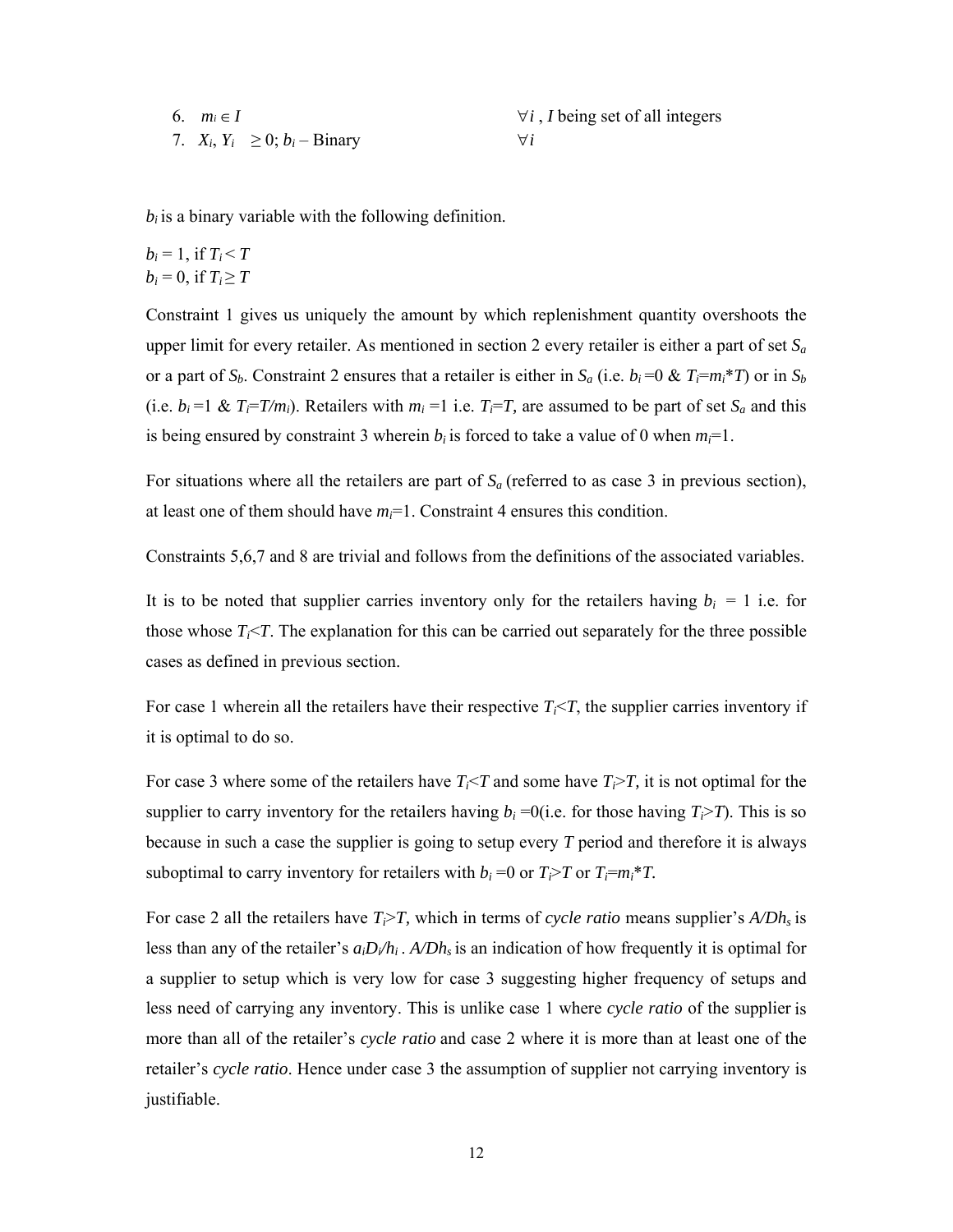The above model is solved using Global solver toolkit of optimization software Lingo 14.0. For the illustrative purpose we consider a VMI environment involving one supplier and six retailers with the input data as shown below:-

| <b>RETAILER DATA</b> |               |                      |                      |               |             |                          |  |  |  |
|----------------------|---------------|----------------------|----------------------|---------------|-------------|--------------------------|--|--|--|
|                      | <b>ANNUAL</b> |                      | $h_i$                |               | Upper limit | Penalty $P_i$ (per       |  |  |  |
| <b>RETAILER</b>      | <b>DEMAND</b> | $a_i$                |                      | $a_i/D_i h_i$ | $(U_i)$     | extra unit)              |  |  |  |
| R1                   | 1000          | 60                   | 10                   | .006          | 109.54      | $\overline{4}$           |  |  |  |
| R <sub>2</sub>       | 700           | 60                   | 5                    | .01714        | 129.61      | 3                        |  |  |  |
| R <sub>3</sub>       | 3000          | 70                   | 14                   | .001667       | 173.2051    | $\overline{2}$           |  |  |  |
| R <sub>4</sub>       | 2000          | 100                  | 5                    | .01           | 282.8427    | 3                        |  |  |  |
| R <sub>5</sub>       | 3000          | 100                  | $\overline{7}$       | .00476        | 292.77      | $\overline{4}$           |  |  |  |
| R <sub>6</sub>       | 4500          | 40                   | 12                   | .000741       | 173.2051    | 3                        |  |  |  |
|                      |               |                      | <b>SUPPLIER DATA</b> |               |             |                          |  |  |  |
|                      |               | $\boldsymbol{D}$     | $\boldsymbol{A}$     | $h_{s}$       |             | $\overline{\phantom{0}}$ |  |  |  |
| Supplier             | Instance1     | $\Sigma D_i = 14200$ | 450                  | 5.5           |             |                          |  |  |  |
|                      | Instance2     | $\Sigma D_i = 14200$ | 212                  | 9             |             |                          |  |  |  |
|                      | Instance3     | $\Sigma D_i = 14200$ | 300                  | 7             |             |                          |  |  |  |

Table 2: Data corresponding to the case of 1 supplier and 6 retailers.

We have considered three instances of supplier data such that each one when solved independently falls into one of the three possible cases discussed in section 2. All the three instances have also been solved for the replenishment policies suggested by Hariga et al.(2013) and Verma et al.(2013) which represents case 1 and case 2 respectively.

The results thus obtained are shown in the following tables below :-

|                       | Total    | R1         | R <sub>2</sub> | R3         | R4         | R5         | R6         | Supplier     |
|-----------------------|----------|------------|----------------|------------|------------|------------|------------|--------------|
| Proposed<br>Model     | cost     | $m1/(S_a)$ | $m2/(S_a)$     | $m3/(S_a)$ | $m4/(S_a)$ | $m5/(S_a)$ | $m6/(S_a)$ | $\mathbf{T}$ |
|                       |          | or $S_b$ ) | or $S_b$ )     | or $S_b$ ) | or $S_b$ ) | or $S_b$ ) | or $S_b$ ) |              |
| Instance1             | 15016.46 | $1/S_a$    | $1/S_a$        | $2/S_b$    | $1/S_a$    | $1/S_a$    | $3/S_b$    | 0.13276      |
| Instance <sub>2</sub> | 13353.69 | $1/S_a$    | $2/S_a$        | $1/S_a$    | $2/S_a$    | $1/S_a$    | $1/S_a$    | 0.08123      |
| Instance3             | 14106.41 | $1/S_a$    | $2/S_a$        | $1/S_a$    | $1/S_a$    | $1/S_a$    | $2/S_b$    | 0.10224      |

Table 3. Results for proposed generalised model.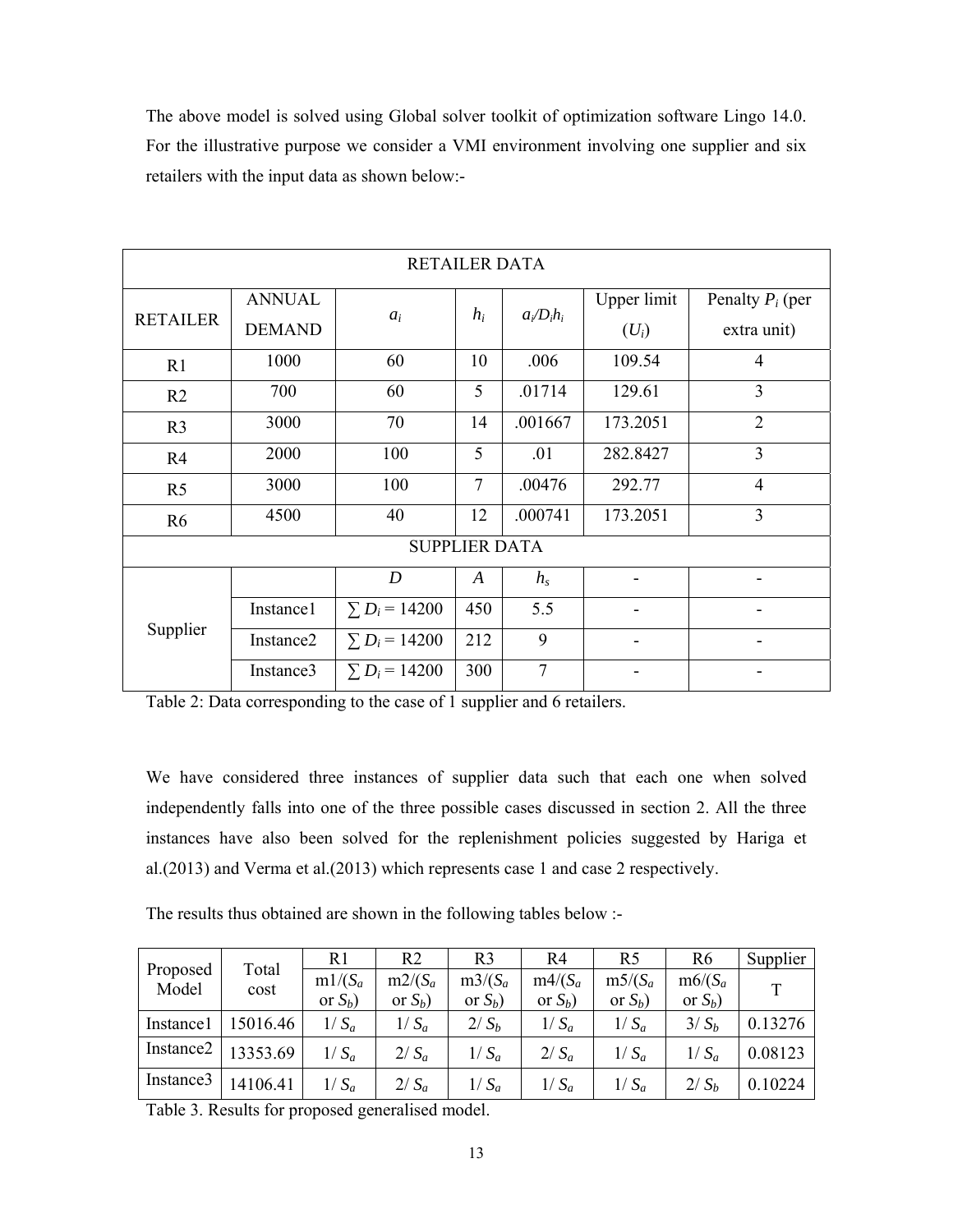| Hariga et | Total    | R1         | R <sub>2</sub> | R <sub>3</sub> | R4         | R <sub>5</sub> | R <sub>6</sub> | Supplier    |
|-----------|----------|------------|----------------|----------------|------------|----------------|----------------|-------------|
| al.(2013) | cost     | $m1/(S_a)$ | $m2/(S_a)$     | $m3/(S_a)$     | $m4/(S_a)$ | $m5/(S_a)$     | $m6/(S_a)$     | $\mathbf T$ |
|           |          | or $S_b$ ) | or $S_b$ )     | or $S_b$ )     | or $S_b$ ) | or $S_b$ )     | or $S_b$ )     |             |
| Instance1 | 15016.46 | $1/S_a$    | $1/S_a$        | $2/S_h$        | $1/S_a$    | $1/S_a$        | $3/S_h$        | 0.13276     |
| Instance2 | 13577.57 | $1/S_a$    | $1/S_a$        | $1/S_a$        | $1/S_a$    | $1/S_a$        | $2/S_h$        | 0.09851     |
| Instance3 | 14191.15 | $1/S_a$    | $1/S_a$        | $2/S_h$        | $1/S_a$    | $1/S_a$        | $2/S_h$        | 0.11533     |

Table 4. Results for policy suggested by Hariga et al.(2013).

| Verma et              | Total    | R1         | R2         | R3         | R4         | R <sub>5</sub> | R <sub>6</sub> | Supplier     |
|-----------------------|----------|------------|------------|------------|------------|----------------|----------------|--------------|
| al.(2013)             | cost     | $m1/(S_a)$ | $m2/(S_a)$ | $m3/(S_a)$ | $m4/(S_a)$ | $m5/(S_a)$     | $m6/(S_a)$     | $\mathbf{T}$ |
|                       |          | or $S_b$ ) | or $S_b$ ) | or $S_b$ ) | or $S_b$ ) | or $S_b$ )     | or $S_b$ )     |              |
| Instance1             | 16004.57 | $1/S_a$    | $2/S_a$    | $1/S_a$    | $1/S_a$    | $1/S_a$        | $1/S_a$        | 0.10256      |
| Instance <sub>2</sub> | 13353.69 | $1/S_a$    | $2/S_a$    | $1/S_a$    | $2/S_a$    | $1/S_a$        | $1/S_a$        | 0.08123      |
| Instance3             | 14400.65 | $1/S_a$    | $2/S_a$    | $1/S_a$    | $2/S_a$    | $1/S_a$        | $1/S_a$        | 0.08687      |

Table 5. Results for policy suggested by Verma et al.(2013).

The results shown in table 3,4 &5 include the total cost incurred by the VMI system, reorder cycle time for the supplier and the variable  $m_i$  associated with the retailers. The tables also include whether retailers belong to  $S_a$  or  $S_b$ . The replenishment cycle time for the retailers can be calculated as  $T/m_i$  if the retailer belongs to set  $S_b$ , or as  $T*m_i$  if it belongs to set  $S_a$ . Other terms such as retailer cost, supplier cost etc can be calculated by using the expressions as defined in the model depicted above.

It can be observed that the results obtained for the above example are in accordance with the conceptual comparison made in table 2. The proposed model gives us the lowest cost for all the three instances as compared to other two models.

To bring out the comparison more clearly a number of instances were generated such that the supplier's *cycle ratio* was varied from a value less than any of the retailer's *cycle ratio* to a value more than any of the retailer's *cycle ratio*. A graph depicting the comparison between the three models in terms of total cost is shown below (Figure 5):-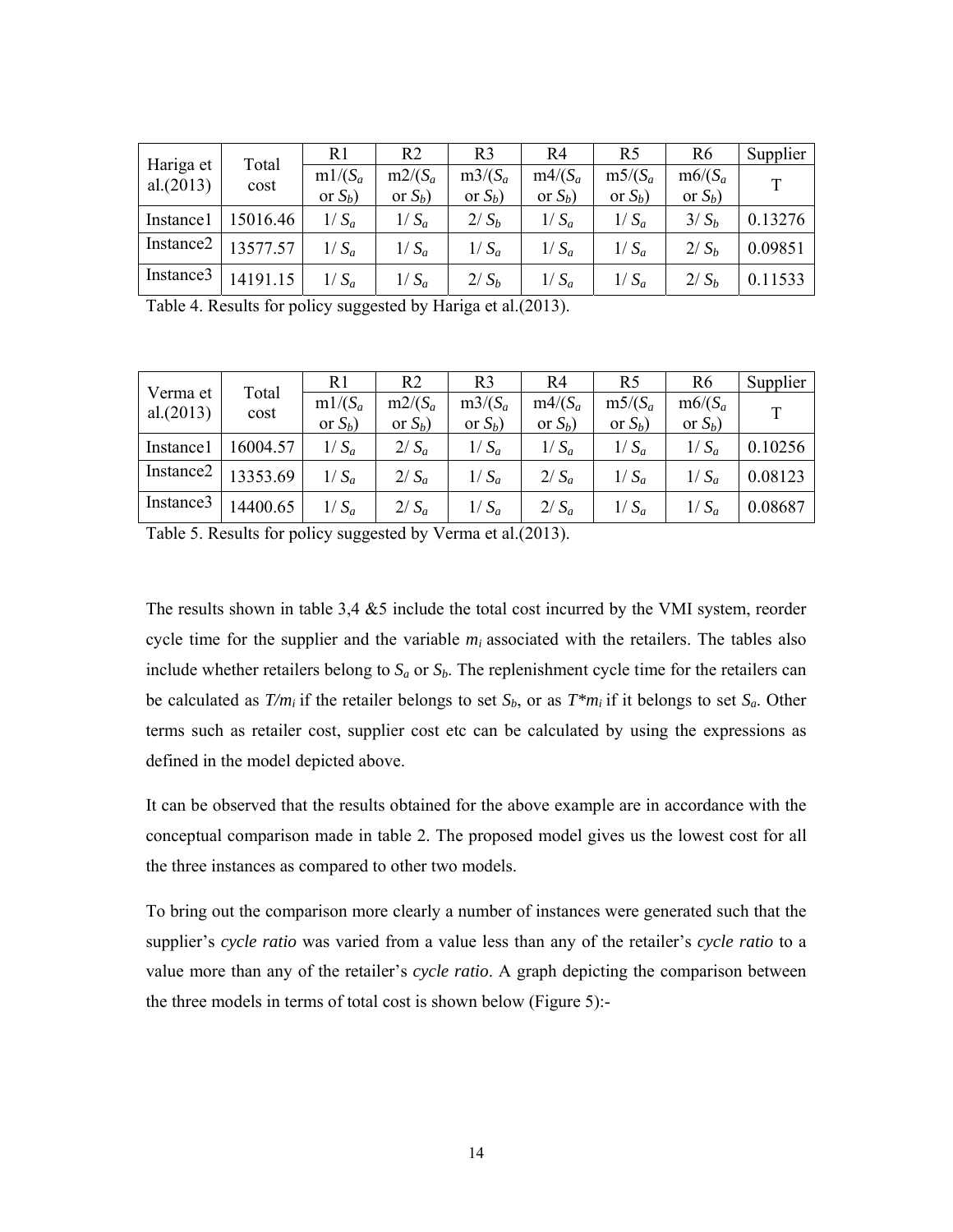

Figure 5. Total cost comparison of the three types of replenishment policies.

It has clearly come out in the graph that the proposed model has the lowest cost among the three models for all the instances. Also, below point A i.e. when the supplier's cycle ratio is too low as compared to the retailer's, model by Verma et al.(2013) performs better than the model by Hariga et al.(2013) and vice versa for the instances above point B. Moreover, the limitation of existing models in the scenarios of heterogeneous retailers has come out clearly in figure 5.

## 5. Conclusion

In this paper we have developed a generalized model under the contractual VMI setup for the replenishment of multiple retailers. In practice, in a multi retailer setting, retailers can be heterogeneous in nature with respect to their *cycle ratio*. Considering this we have tried to show, how the proposed model gives the optimum result vis a vis the existing models.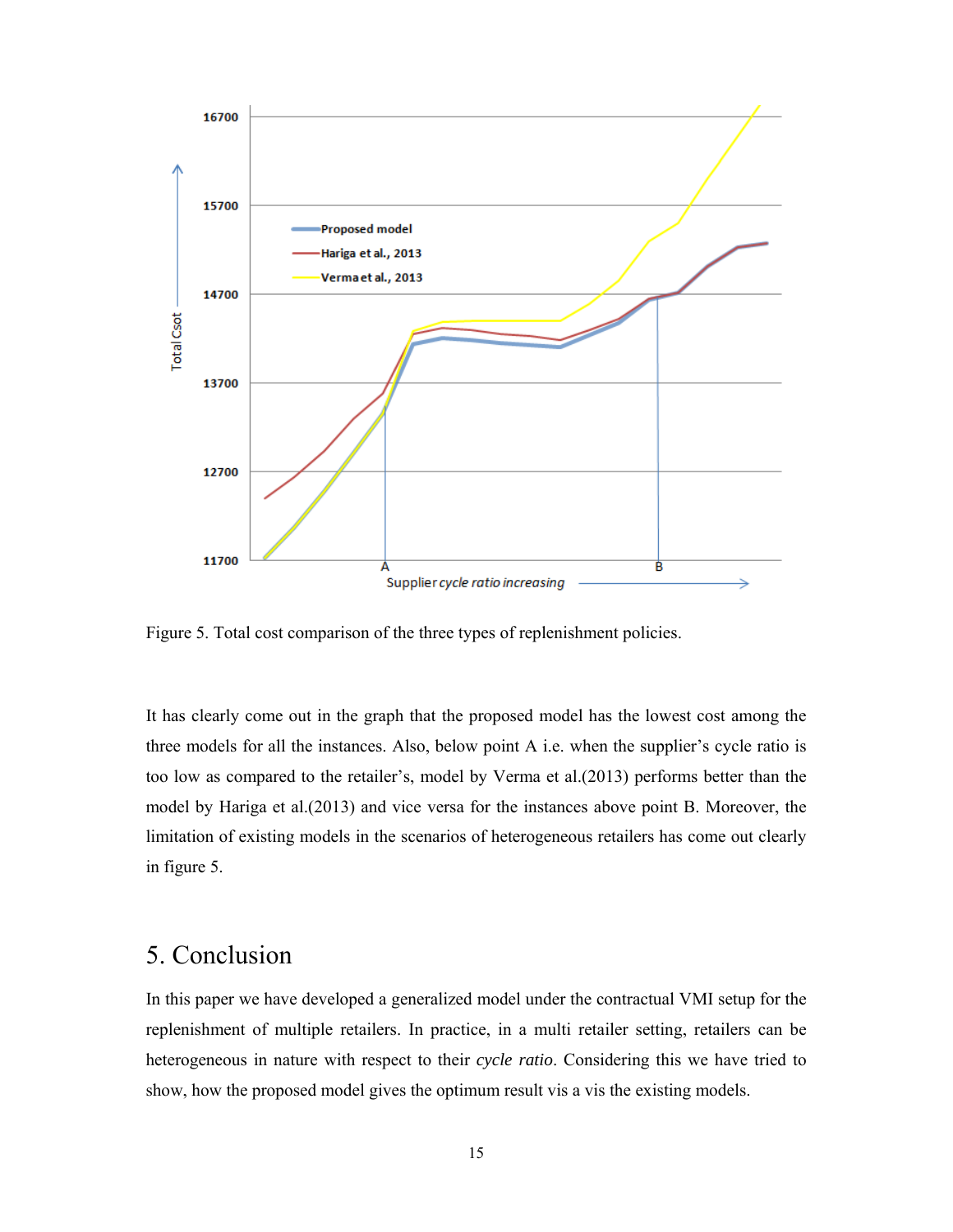With the help of an example we have compared the existing models with the proposed model to show how the proposed model achieves the lowest total cost as compared to the other models. All the three models including the proposed model have been solved for a number of instances to clearly show how each of the models behaves under different scenarios.

The supplier in the VMI setup for multiple retailers is in advantageous position as it is the only entity with complete information. Thus, the future course of research could be to study the impact on individual retailer's cost when the supplier chooses to optimize its cost independently instead of minimizing the cost of total supply chain.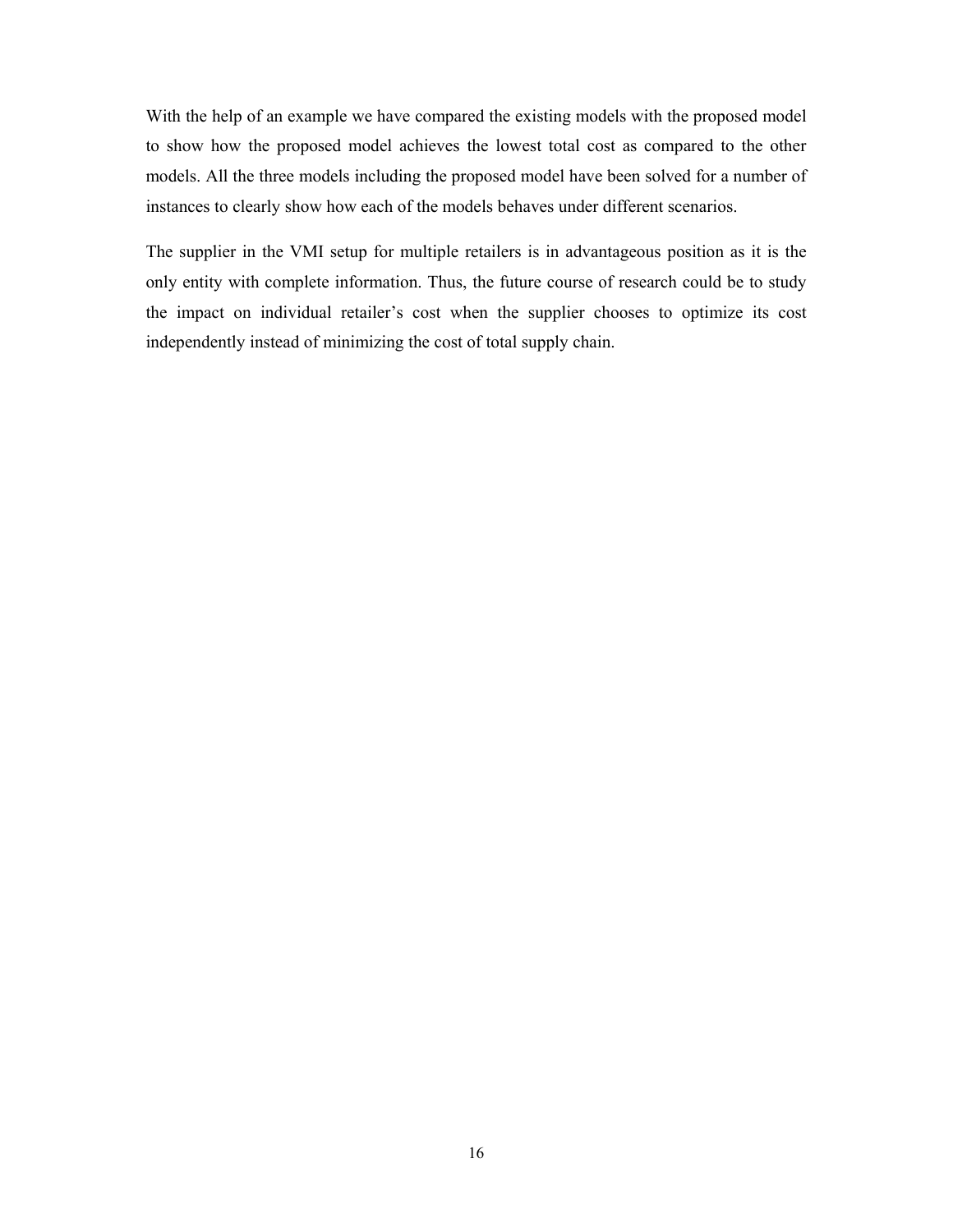References :-

- 1. Aichlmayr, M. (2000). DC mart: who manages inventory in a value chain?.*Transportation & Distribution*.
- 2. Angulo, A., Nachtmann, H., & Waller, M. A. (2004). Supply chain information sharing in a vendor managed inventory partnership. *Journal of business logistics*, *25*(1), 101-120.
- 3. Çetinkaya, S., & Lee, C. Y. (2000). Stock replenishment and shipment scheduling for vendor-managed inventory systems. *Management Science*, *46*(2), 217-232.
- 4. Çetinkaya, S., Tekin, E., & Lee, C. Y. (2008). A stochastic model for joint inventory and outbound shipment decisions. *Iie Transactions*, *40*(3), 324-340.
- 5. Cheung, K. L., & Lee, H. L. (2002). The inventory benefit of shipment coordination and stock rebalancing in a supply chain. *Management Science*,*48*(2), 300-306.
- 6. Danese, P. (2006). The extended VMI for coordinating the whole supply network. *Journal of Manufacturing Technology Management*, *17*(7), 888-907.
- 7. Darwish, M. A., & Odah, O. M. (2010). Vendor managed inventory model for singlevendor multi-retailer supply chains. *European Journal of Operational Research*, *204*(3), 473-484.
- 8. Fry, M. J., Kapuscinski, R., & Olsen, T. L. (2001). Coordinating production and delivery under a (z, Z)-type vendor-managed inventory contract. *Manufacturing & Service Operations Management*, *3*(2), 151-173.
- 9. Hariga, M., Gumus, M., Daghfous, A., & Goyal, S. K. (2013). A vendor managed inventory model under contractual storage agreement. *Computers & Operations Research*, *40*(8), 2138-2144.
- 10. Horvath, L. (2001). Collaboration: the key to value creation in supply chain management. *Supply Chain Management: An International Journal*, *6*(5), 205-207.
- 11. Huang, B., & Ye, Z. (2010). The effects of lumpy demand and shipment size constraint: A response to "Revisit the note on supply chain integration in vendormanaged inventory". *Decision Support Systems*, *48*(2), 421-425.
- 12. Kaipia, R., Holmström, J., & Tanskanen, K. (2002). VMI: What are you losing if you let your customer place orders?. *Production Planning & Control*, *13*(1), 17-25.
- 13. Lee, C. C., & Chu, W. H. J. (2005). Who should control inventory in a supply chain?. *European Journal of Operational Research*, *164*(1), 158-172.
- 14. Lee, H. L., Padmanabhan, V., & Whang, S. (1997). Information distortion in a supply chain: the bullwhip effect. *Management science*, 43(4), 546-558.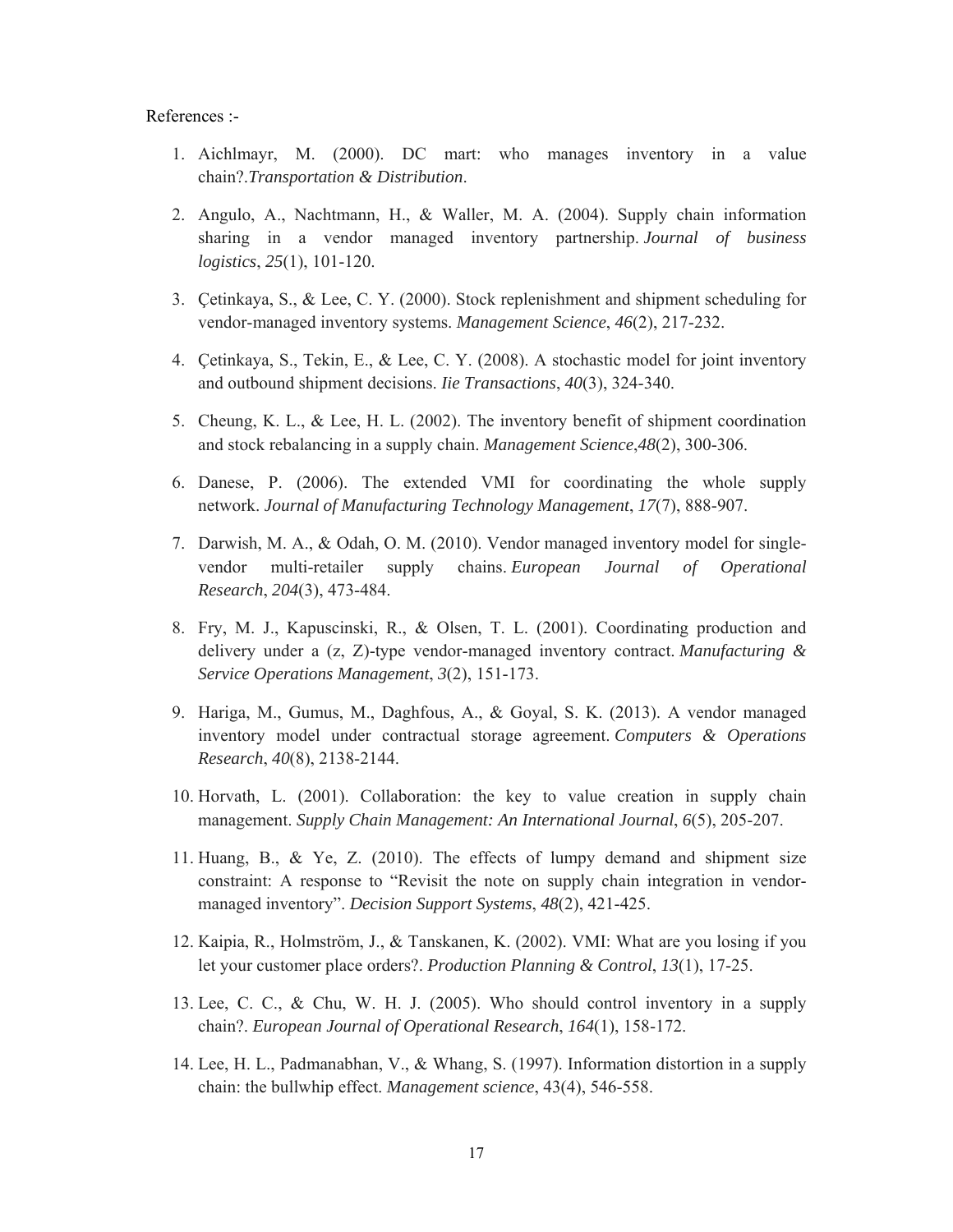- 15. Malone, T. W., & Crowston, K. (1994). The interdisciplinary study of coordination. *ACM Computing Surveys (CSUR)*, *26*(1), 87-119.
- 16. Nagarajan, M., & Rajagopalan, S. (2008). Contracting under vendor managed inventory systems using holding cost subsidies. *Production and Operations Management*, *17*(2), 200-210.
- 17. Pohlen, T. L., & Goldsby, T. J. (2003). VMI and SMI programs: how economic value added can help sell the change. *International Journal of Physical Distribution & Logistics Management*, *33*(7), 565-581.
- 18. Ramdas, K., & Spekman, R. E. (2000). Chain or shackles: understanding what drives supply-chain performance. *Interfaces*, *30*(4), 3-21.
- 19. Reiner, G., & Trcka, M. (2004). Customized supply chain design: Problems and alternatives for a production company in the food industry. A simulation based analysis. *International Journal of Production Economics*, *89*(2), 217-229.
- 20. Shah, J., & Goh, M. (2006). Setting operating policies for supply hubs.*International Journal of Production Economics*, *100*(2), 239-252.
- 21. Valentini, G., & Zavanella, L. (2003). The consignment stock of inventories: industrial case and performance analysis. *International Journal of Production Economics*, *81*, 215-224.
- 22. Van der Vlist, P., Kuik, R., & Verheijen, B. (2007). Note on supply chain integration in vendor-managed inventory. *Decision Support Systems*, *44*(1), 360-365.
- 23. Verma, N. K., Chakraborty, A., & Chatterjee, A. K. (2014). Joint replenishment of multi retailer with variable replenishment cycle under VMI. *European Journal of Operational Research*, *233*(3), 787-789.
- 24. Viswanathan, S., & Piplani, R. (2001). Coordinating supply chain inventories through common replenishment epochs. *European Journal of Operational Research*, *129*(2), 277-286.
- 25. Waller, M., Johnson, M. E., & Davis, T. (1999). Vendor-managed inventory in the retail supply chain. *Journal of business logistics*, *20*, 183-204.
- 26. Wang, W. T., Wee, H. M., & Tsao, H. S. J. (2010). Revisiting the note on supply chain integration in vendor-managed inventory. *Decision Support Systems*, *48*(2), 419-420.
- 27. Wang, Y., Jiang, L., & Shen, Z. J. (2004). Channel performance under consignment contract with revenue sharing. *Management science*, *50*(1), 34-47.